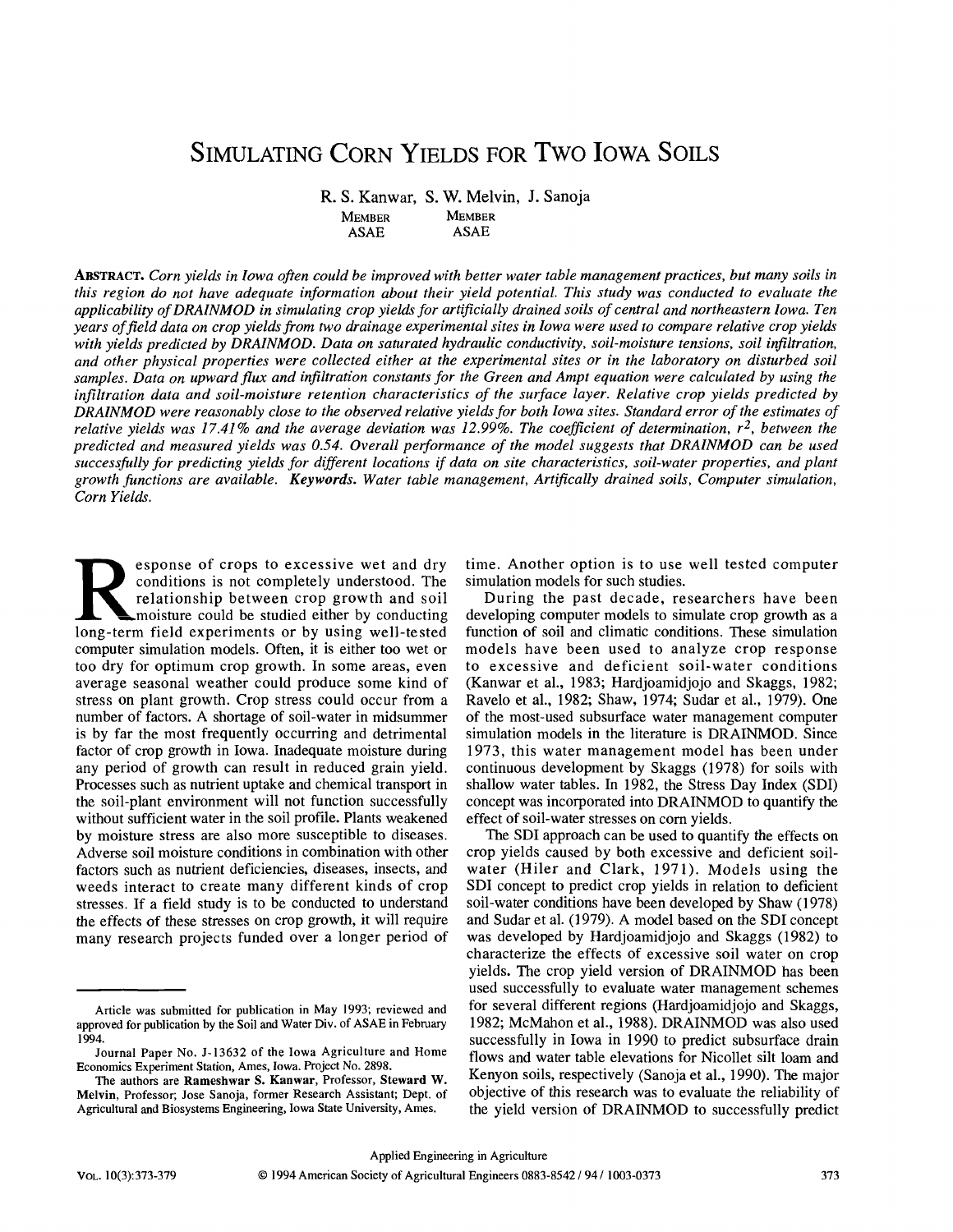corn yields for these two artificially drained soils in Iowa (Nicollet silt loam and Kenyon loam).

## MODEL DESCRIPTION

## CROP RESPONSE VERSION OF **DRAINMOD**

The water management model, DRAINMOD (Skaggs, 1978), provides the basic framework to compute the water table position and the soil-water regime in the root zone of artificially drained and irrigated agricultural fields. DRAINMOD is based on a water balance concept at the midpoint between parallel drains for soils having an impermeable layer at a known depth from the soil surface. Detailed description of various model processes and input data needs for the nonyield version of DRAINMOD are given by Skaggs (1978). The water management version of DRAINMOD has already been evaluated for Iowa soils (Sanojaetal., 1990).

The yield version of DRAINMOD (Hardjoamidjojo and Skaggs, 1982) defined the relative yield as a function of three components:

$$
Yr = Yrw \times Yrd \times Yrp
$$
 (1)

where Yr is the relative yield (% of maximum potential yield),Yrw is the relative yield with excess soil-water conditions (%), Yrd is the relative yield resulting from the effect of drought stress on yield (%), Yrp is the relative yield that results when planting delays affect crop yield (%). Each relative yield is determined as a function of the potential yield, the yield expected in the absence of planting delays, and soil-water stresses.

Yrw is computed by using the SDI method, which considers the crop susceptibility to excessive soil-water conditions for different growth stages during the growing season.

The model used for predicting corn yield response can be summarized as:

$$
Yrw = Yrwmax for SDIw \le 8
$$
 (2)

Yrw = Yrwmax

$$
- Dslope \times SDIw for 8 < SDIw < (Yrwmax/Dslope) (3)
$$

$$
Yrw = 0.00 for SDIw > (Yrwmax/Dslope)
$$
 (4)

where Yrwmax is the maximum yield  $(\%)$  in the absence of excessive soil-water, Dslope is the slope of the predicting equation, and SDIw is the SDI for wet conditions. The SDIw is expressed as:

$$
SDIw = \sum_{i=1}^{N} [CSwi \times SDwi]
$$
 (5)

where N is the number of days in the growing season, CSwi is the crop susceptibility factor for excessive wet conditions for day i (as affected by genotype, soil type, fertility, temperature, etc. and defined by Hiler and Clark, 1971), and SDwi is the stress day factor for day i and is taken as the daily value of  $SEW_{30}$  (Sum of Excess Water). The  $SEW_{30}$  was defined by Sieben (1964) and has been used by many researchers including Kanwar et al. (1988).

Shaw (1978) developed a corn-response model for deficient soil-water conditions. The crop response was incorporated in DRAINMOD by Hardjoamidjojo and Skaggs (1982) and may be written as:

$$
Yrd = Yrdmax - yrdslope \times SDId \tag{6}
$$

where Yrdmax is the maximum relative yield (%) in the absence of deficient soil-water stresses, Yrdslope is the slope of the predicting equation, and SDId is the SDI for drought conditions. The SDI for drought conditions is expressed as:

$$
SDId = \sum_{i=1}^{N} [SDdi \times CSdi ] \qquad (7)
$$

where SDdi and CSdi are, respectively, the stress day and crop susceptibility factors for growth period i, and N is the number of periods in the growing season. The SDdi is defined as:

$$
SDdi = \sum_{j=1}^{Ni} [1 - AETj / PETj]
$$
 (8)

where AET and PET are, respectively, the actual and potential daily evapotranspiration (ET), and Ni is the number of days in the *ith* growing period.

DRAINMOD also has the capability to predict the yield response caused by a delayed planting date. Corn yields are reduced if the planting date is delayed beyond an optimum period. DRAINMOD determines whether trafficable conditions exist each day and keeps a running total of suitable working days during the planting period. When enough working days have occurred to complete seedbed operations, the planting date is fixed (Hardjoamidjojo and Skaggs, 1982). The length of planting date beyond the optimum is determined, and the relative yield, Yrp, is estimated from the equation:

If PDELAY < DELAY1,

$$
Yrp = 100 - PDRF \times PDELAY \tag{9}
$$

If  $PDELAY > DELAY1$ ,

$$
Yrp = 100 - PDRF \times PDELAY - PDRF2 \times PDELAY
$$

$$
- PDRF2 \times (PDELAY - DELAY1) \tag{10}
$$

where  $DELAY1$  is a breakpoint past where the yields decrease at a faster rate, and PDRF and PDRF2 are the slopes before and after the breakpoint. Detailed descriptions of various model processes of the yield version of DRAINMOD and input data needs are given by Hardjoamidjojo and Skaggs (1982).

## DESCRIPTION OF FIELD EXPERIMENTS

DRAINMOD was earlier tested and evaluated by using data on daily water table depths and subsurface drain flows from two drainage experiments in central and northeastern Iowa (Sanoja et al., 1990). Experimental data used in this research were collected from two long-term field experiments conducted at the Iowa State University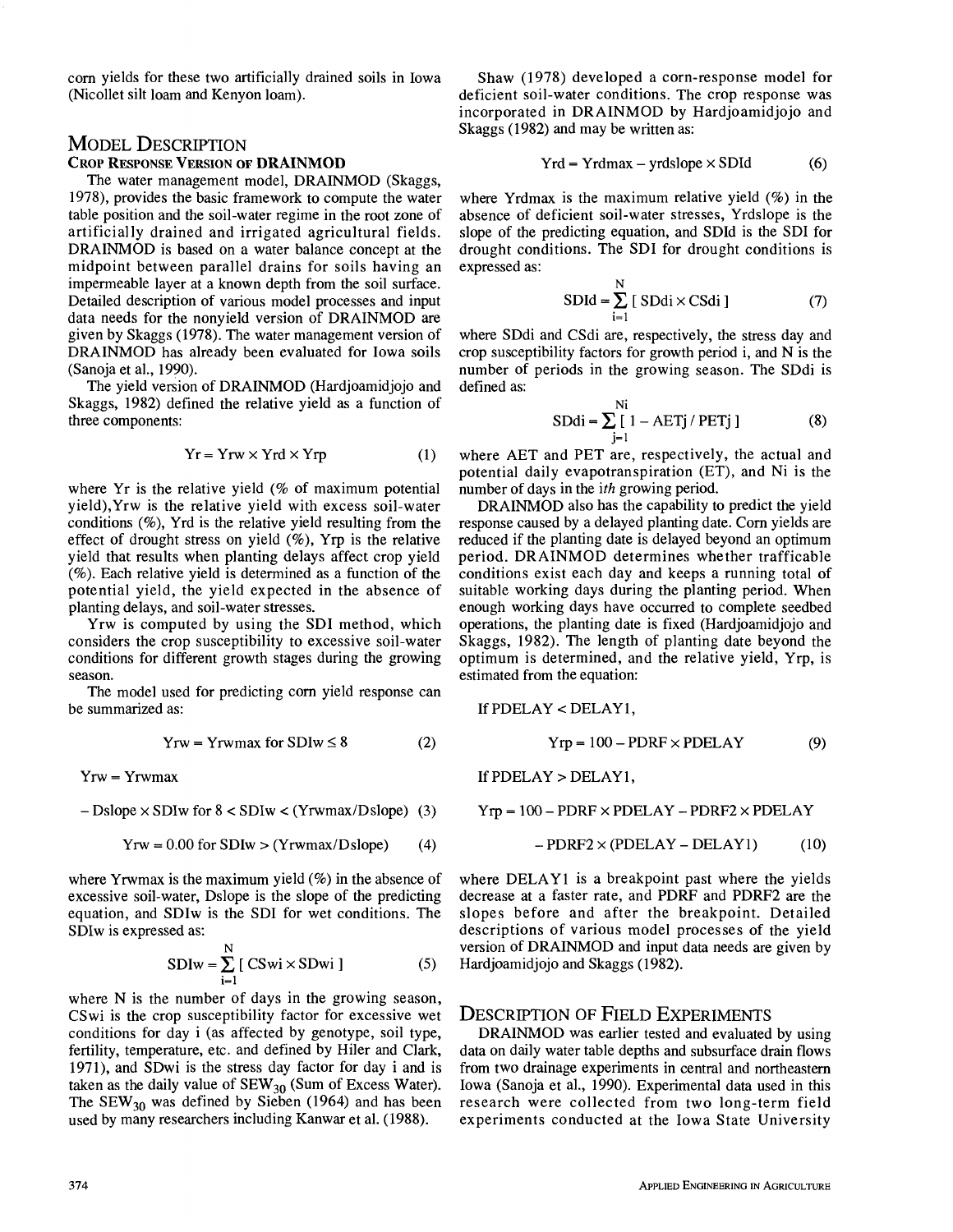Agronomy and Agricultural Engineering Research Center near Ames in central Iowa and at the Iowa State University Northeastern Research Center near Nashua in northeastern Iowa.

The first set of data was obtained from a drainage experiment conducted at the central Iowa experimental site. The experimental site was on Nicollet silt-loam soil from the Clarion-Nicollet-Webster Soil Association. The Nicollet series consists of somewhat poorly to moderately well-drained soils with a slope of less than 2%. The drainage system at the experimental site consisted of 102 mm (4 in.) diameter clay tiles in parallel lines spaced 36.6 m (120 ft) apart. These subsurface tile lines were installed at a depth of 1.22 m (4.0 ft) in 1960. To provide access to the subsurface tile line, a sump 1.52 m (5.0 ft) deep was installed to intercept the drain tile. A floatactivated recorder was installed in conjunction with an H-flume to provide a record of tile flow rates as a function of time. Daily tile flow rates were collected from 1984 through 1987 at this site. The data compared well with the predicted tile flows by DRAINMOD (Sanoja et al., 1990). Observation wells [1.8 m (6 ft) long and 38 mm (1.5 in.) diameter] were installed 30 m (100 ft) apart in the plot, midway between subsurface drains to measure water table depths. Observation wells were read three times a week during 1984 through 1987.

This site was planted to continuous corn during the period of this study. A single application of 175 kg/ha (156 lb/acre) of N-fertilizer was applied at the time of planting each year. The data on the average corn yields from this plot were used for testing and evaluating the yield version of DRAINMOD.

A second set of test data was obtained from a drainage experiment conducted at the Iowa State University Northeastern Research Center near Nashua in northeastern Iowa. The soils at the experimental site are predominantly Kenyon loam in the Kenyon-Clyde-Floyd Soil Association. Kenyon soils are gently sloping on ridge slope and moderately sloping on side slopes. These soils are moderately well drained, with a thick, dark, loamy surface layer and a high available water capacity (Kanwar et al., 1984). At the experimental site, plastic pipe drains were installed at a depth of 1.22 m (4.0 ft) with a trenchless plow and a trencher. All tile lines were spaced 24.6 m (80 ft) apart and arranged in groups of three lines installed with a trencher, alternated with three lines installed with a plow, to allow measurement relative to the middle line and to permit better isolation of the installation methods. The middle lines, once installed with each method, were monitored for water table depths during the crop growing season (April through November ) for five years (1980 through 1984). Data on water table depths were collected from observation wells installed to a depth of 1.22 m (4.0 ft) midway between tile lines. Water table depths were read once a week from April through November for five years (1980 through 1984). The hydrology component of DRAINMOD was also evaluated for this site. The water table depths predicted by DRAINMOD agreed well with the observed data (Sanoja et al., 1990). Data on corn yields from this experimental site were used to test the reliability of the yield version of DRAINMOD. Table 1 shows the planting date, harvesting date, and average corn yields for

**Table 1. Average crop yields at the experimental sites in central and northeastern Iowa** 

|      | Planting        | Harvesting |                | Corn Yields, kg/ha (lb/ac) |  |  |  |
|------|-----------------|------------|----------------|----------------------------|--|--|--|
| Year | Date            | Date       | Central Iowa   | Northeastern Iowa          |  |  |  |
| 1980 | 23 May          | $23$ Oct   |                | (7538)<br>8442             |  |  |  |
| 1981 | 18 May          | 3 Oct      |                | 8319<br>(7428)             |  |  |  |
| 1982 | $2 \text{ Jun}$ | 8 Nov      |                | 9176<br>(8193)             |  |  |  |
| 1983 | 26 May          | 19 Oct     |                | 4886<br>(5473)             |  |  |  |
| 1984 | 12 May          | 15 Oct     |                | $(10711)*$<br>9563         |  |  |  |
| 1984 | 14 May          | 2 Oct      | 8300 (9296)    |                            |  |  |  |
| 1985 | 2 May           | 21 Oct     | 7400 (8288)    |                            |  |  |  |
| 1986 | 7 May           | 21 Oct     | 10700 (11984)† |                            |  |  |  |
| 1987 | 1 May           | 6 Oct      | (8288)<br>7400 |                            |  |  |  |
| 1988 | 5 May           | 6 Oct      | (4704)<br>4200 |                            |  |  |  |

Potential yield for northeastern Iowa site.

t Potential yield for central Iowa site.

five years at the experimental sites in central and northeastern Iowa.

## MODEL INPUT DATA

Various inputs to DRAINMOD include climatological, soil, drainage system, and crop parameters data.

#### CLIMATOLOGICAL DATA

The precision of model prediction of infiltration, runoff, and subsurface drainage is influenced by the complete description of the rainfall intensity, duration, and time distribution. To get good estimates of model input parameters, hourly precipitation data were obtained from a rain gage station located about 200 m (660 ft) from the experimental site near Ames. Data on daily maximum and minimum temperatures used to estimate PET by the Thornthwaite method were also collected at this local station.

At the experimental site near Nashua, daily precipitation and temperature data were obtained from the nearby weather station at Charles City, Iowa. For model testing, daily precipitation was distributed uniformly over the entire day, and hourly precipitation was calculated to be used as input to the model.

#### SOIL AND DRAINAGE PARAMETERS DATA

The soil parameters needed by DRAINMOD are the saturated hydraulic conductivity, the relationship between drainage volume and water table depth, the infiltration parameters for the Green-Ampt equation, the soil-water content at the wilting point, the depth of the impermeable layer, and the relationship between upward flux versus depth of the water table to supply ET requirements. Data on all these parameters were determined either in the field or laboratory and the values used for these parameters and relationships were the same as those described in detail by Sanoja et al. (1990).

#### CROP INPUT DATA

The effective rooting depth zone for corn for two Iowa soils was taken from Shaw (1963). An effective rooting depth as a function of time is used in DRAINMOD to define the zone from which water can be removed to satisfy the ET demand. Table 2 gives the effective rooting depth as a function of time.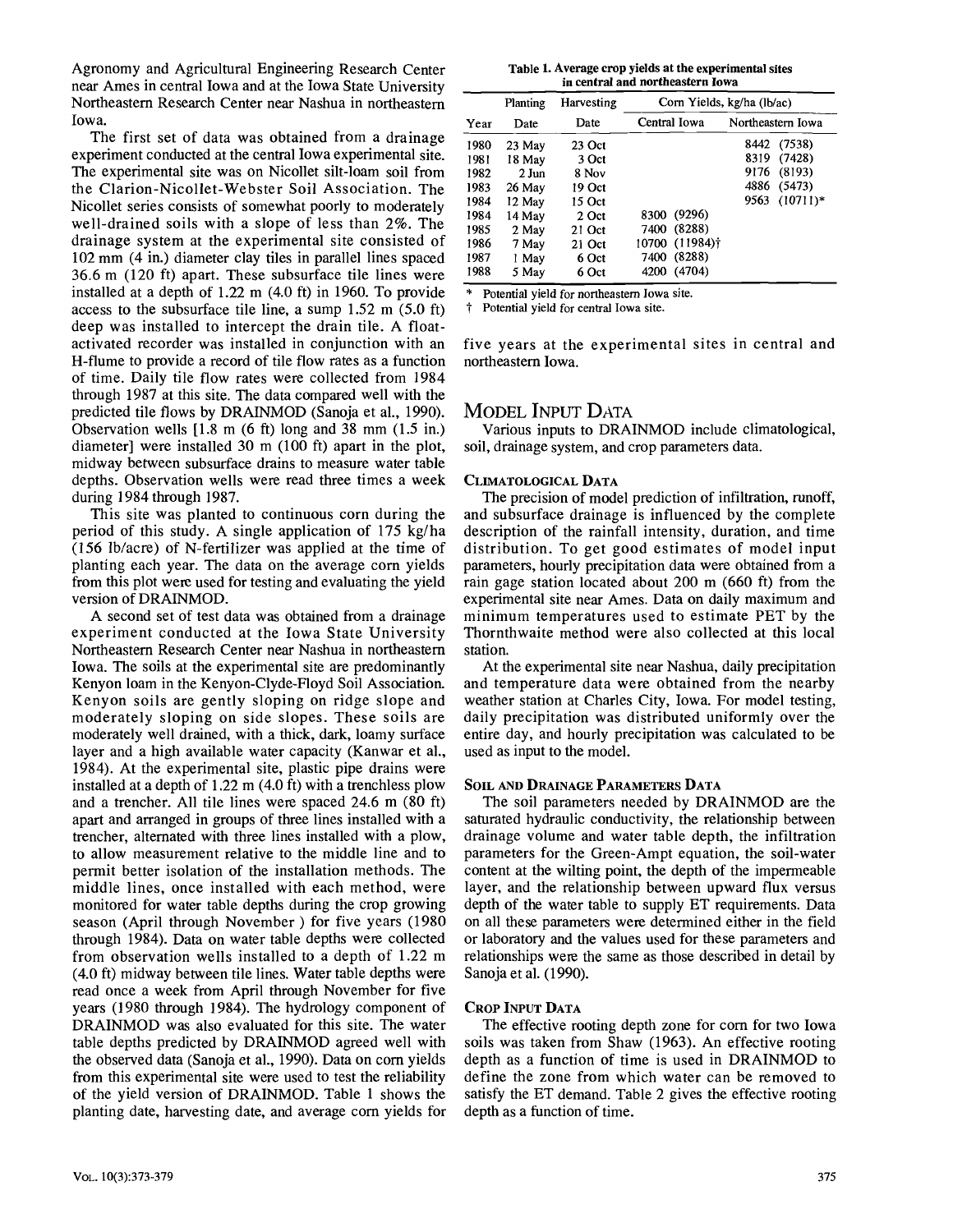**Table 2. Effective rooting depth as a function of time (Sanoja et al., 1990)** 

| Month | Days | Root Depth<br>cm (in.) |  |
|-------|------|------------------------|--|
|       |      | (2)<br>5               |  |
| 5     |      | (2.4)<br>6             |  |
| 6     |      | (6)<br>15              |  |
| 6     | 21   | 30(12)                 |  |
|       | 2    | 45 (18)                |  |
|       | 17   | 60(24)                 |  |
| 8     | 15   | 60(24)                 |  |
| 10    | 15   | 60(24)                 |  |
| 12    | 31   | (2)                    |  |

The model for predicting corn yield response to excessive soil-water conditions was developed from an analysis of the results of long-term field drainage experiments in Iowa (Kanwar et al., 1988). Kanwar et al. (1988) developed a model to quantify the effect of high water tables on corn yield of the form:

$$
Yrw = 0.90 - 0.00036 SDIw with r2 = 0.88
$$
 (11)

where Yrw is the relative yield  $Y/Y_0$  (%), Yo is the potential yield or the expected yield in the absence of soilwater stresses. Y is the yield when crop growth and production are limited by wet soil conditions, and SDIw is the stress caused by excessive wet conditions. Equation 11 shows that when the value for SDIw is zero, the relative yield (Yrw) would be 90%. But under practical situations the relative yield should be 100% at no excessive wetness stress (i.e., at  $SDIw = 0$ ). One of the reasons that this model predicted only 90% relative yield at SDIw = 0 was because of the fact that Kanwar et al. (1988) had used the entire experimental data for developing this model. Some of the experimental plots gave relative yields less than one at SDIw values equal to zero due to some other factors such as weed infestation and lower plant population. Therefore, the model developed by Kanwar et al. (1988) (eq. 11) was modified by removing the data on relative yields less than one at zero SDIw to give a modified model as shown by equation 12 with an  $r^2$  value of 0.85. This  $r^2$  value is lower than the  $r^2$  value for equation 11 because we forced the intercept of regression line of equation 12 to pass through 100.

$$
Yrw = 100 - 0.17 SDIw with r2 = 0.85
$$
 (12)

Equation 12 was used in this article for yield analyses and is summarized by equations 13 through 15.

$$
Yrw = 100 \text{ for SDI}w = 0 \tag{13}
$$

Yrw =  $100 - 0.17$  SDIw for  $0 <$  SDIw  $< 500$  (14)

$$
Yrw = 0 for SDIw > 500 \tag{15}
$$

Normalized crop susceptibility factors (NCS) for corn were obtained from data collected by Evans et al. (1986). The reason for using NCS factors was to eliminate the effects of soil type, fertility, temperature and other factors affecting the yield response. Table 3 gives the normalized crop susceptibility factors for wet conditions as a function of time after planting.

**Table 3. Normalized crop susceptibility factors for corn for excessive soil-water conditions (Kanwar et al., 1988; after Evans et al., 1986)** 

| Growth Stage           | Days after Planting | Normalized Mean<br>Crop Susceptibility<br>Factors |
|------------------------|---------------------|---------------------------------------------------|
| Establishment          | 18                  | 0.16                                              |
| Early Vegetative       | 36                  | 0.18                                              |
| Late Vegetative        | 56                  | 0.38                                              |
| Flowering              | 76                  | 0.21                                              |
| <b>Yield Formation</b> | 100                 | 0.06                                              |

Shaw (1978) developed a corn response model for deficient soil-water conditions based on extensive research in Iowa. This model was used in this study and may be written in the normalized form as:

$$
Yrd = 100.0 \text{ for SDId} = 0.0 \tag{16}
$$

 $Yrd = 100.0 - 1.22 \times SDId$  for  $0.0 < SDId < 82.0$  (17)

$$
Yrd = 0.0 \text{ for SDId} > 82.0 \tag{18}
$$

where Yrd is the relative yield Y/Yo, Yo is the potential yield, Y is the yield when the plant is affected by deficient soil water only. SDId is the SDI caused by deficient soil water.

Shaw's crop susceptibility factors for five-day growing periods relative to the silking stage were used to evaluate deficient soil-water conditions on corn yield (table 4). The silking stage lasts 20 days in the middle of the growing season. Whenever the stress day factor (SDd) was 4.5 or greater for two or more consecutive five-day periods, Shaw (1974) recommended that the SDd for those intervals be multiplied by an additional factor of 1.5.

Corn yields are significantly reduced if planting is delayed beyond an optimum period. The reduction in corn yields caused by late planting has been well established in Iowa by Benson and Thompson (1974). A five-year study in northeastern Iowa shows a sharp decline in corn yield when corn is planted on 20 May and 30 May as compared with planting on 2 May and 10 May. Eight years of data indicate no yield difference for planting dates from 16 April to 12 May. Long-term studies at several experimental farms in Iowa indicate that, on the average, yields start to decline when corn is planted after 10 May to 15 May. Therefore, an assumption was made that crop yields did not decrease if planting date was 15 May or earlier. Also, crop yields, due to planting delays were calculated using two step functions as given in table 5. The

**Table 4. Crop susceptibility factors used to evaluate deficient soilwater conditions on corn yield\* (Shaw, 1974)** 

| Period |         | Weighing Factor |      | Period | Weighing Factor |               |      |
|--------|---------|-----------------|------|--------|-----------------|---------------|------|
| 8      |         | before silking  | 0.50 |        |                 | after silking | 2.00 |
|        | 44      | 44              | 0.50 | 2      | 66              | 44            | 1.30 |
| 6      | 66      | 66              | 1.00 | 3      | 66              | 66            | 1.30 |
| 5      | $^{44}$ | $^{66}$         | 1.00 | 4      | 46              | 66            | 1.30 |
| 4      | 44      | 44              | 1.00 | 5      | $^{44}$         | 66            | 1.30 |
| 3      | 66      | 44              | 1.00 | 6      | 66              | 66            | 1.30 |
| 2      | 44      | 44              | 1.75 | 7      | 44              | 66            | 1.20 |
|        | 66      | 66              | 2.00 | 8      | 66              | 66            | 1.00 |
|        |         |                 |      | 9      | 44              | 66            | 0.50 |

Periods are five-day intervals relative to silking.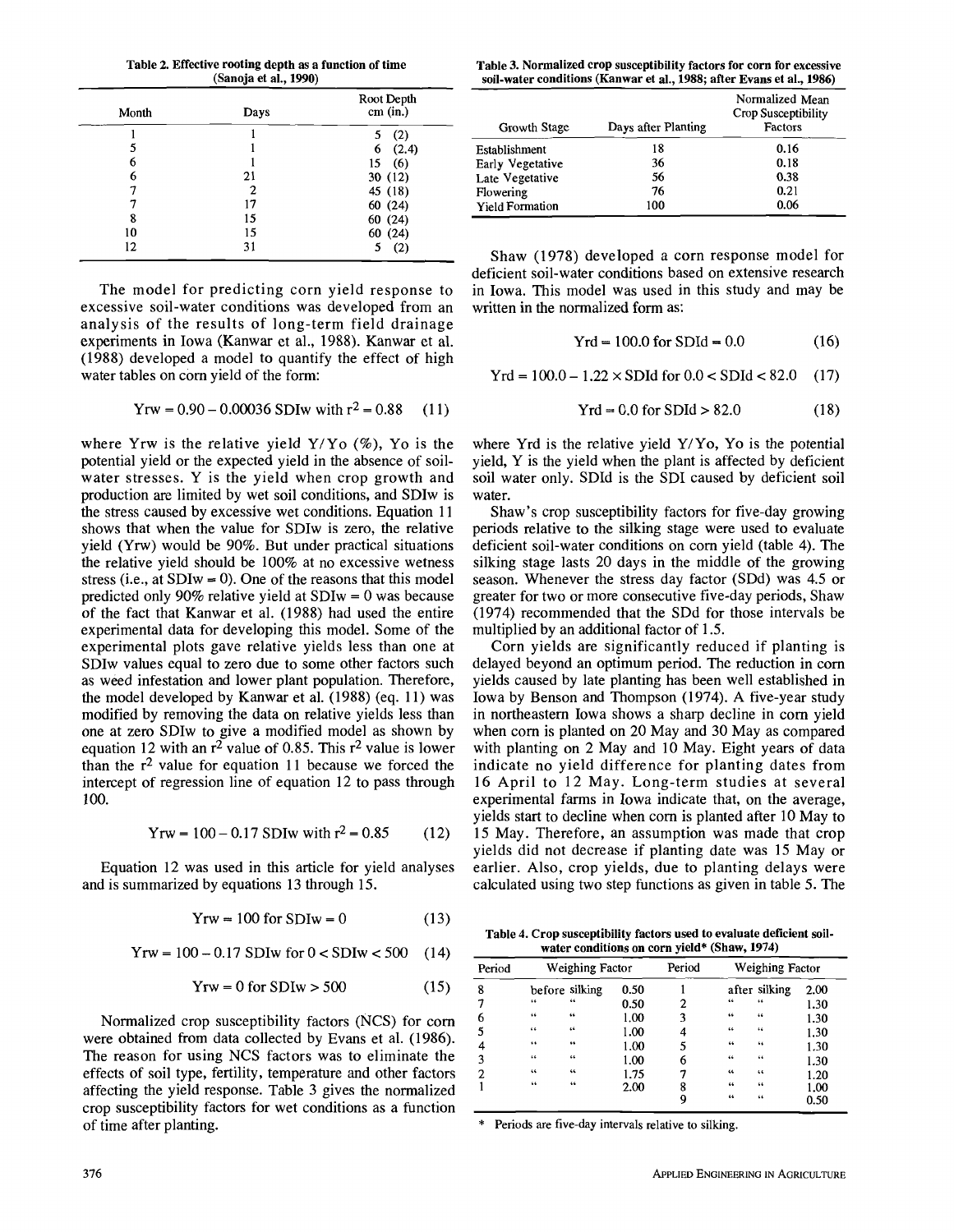| Table 5. Crop response to delayed planting date |  |
|-------------------------------------------------|--|
| (Benson and Thompson, 1974)                     |  |

| Last day to plant without yield reduction.                        | 15 May  |
|-------------------------------------------------------------------|---------|
| Breakpoint past which the yield decreases at a faster rate.       | 20 May  |
| Slope before breakpoint (used between 16 May and 19 May). 0.00178 |         |
| Slope after breakpoint (used after 20 May).                       | 0.00523 |

yield response input data for delayed planting are given in figure 1 and table 5.

## MODEL EVALUATION

DRAINMOD was evaluated on the basis of its ability to accurately predict the com yields for the growing seasons of 1980 through 1988. Model simulations were conducted from 1 April to 31 October for 1980 through 1984 for the experimental site in northeastern Iowa and for 1984 through 1988 for the experimental site in central Iowa (1984 data were used for model evaluation). Measured and predicted water table depths and tile flow rates were compared to evaluate the reliability of DRAINMOD at these two sites in an earlier study (Sanoja et al., 1990) and are summarized in table 6.

The standard error (SE) and the average deviation (AD) between the observed and predicted corn yields were calculated by using the equations:

$$
SE = \left[\sum_{i=1}^{n} \frac{(Xi, p - Xi, o)^2}{n}\right]^{1/2}
$$
 (19)

$$
AD = \frac{\left[\sum_{i=1}^{n} ABS (Xi, p -Xi, o)\right]}{n}
$$
 (20)

where Xi,p is the predicted corn yield in year i, xi,o is the observed corn yield in year i, and n is the number of observations.

Observed com yields from both experimental sites were converted to relative yields by dividing the measured yield by the potential yield. The highest observed yields were 10 700 kg/ha (9554 lb/acre) for 1986 at the central Iowa site and 9563 kg/ha (8538 lb/acre) for 1984 at the



**Figure I-Relative yield as a function of the planting day (Benson and Thompson, 1984).** 

Table 6. Summary of the predicted and measured tile flow rates **for Central Iowa Experimental site (Sanoja et al., 1990)** 

|             | 1984                             |                      | 1986                                      |                        | 1987                             |                        |  |
|-------------|----------------------------------|----------------------|-------------------------------------------|------------------------|----------------------------------|------------------------|--|
| Month       | DRAINMOD<br>Predicted<br>cm (in) | Observed<br>cm (in.) | <b>DRAINMOD</b><br>Predicted<br>$cm$ (in) | Observed<br>$cm$ (in ) | DRAINMOD<br>Predicted<br>cm (in) | Observed<br>$cm$ (in.) |  |
| 4           | 771 (31)                         | 628(2.5)             | 5 06 (20)                                 | 5.44 (2.2)             | 3 79 (1 5)                       | 489 (19)               |  |
|             | 5 44 (22)                        | 639(26)              | 614(25)                                   | (3.8)<br>9 53          | 0 31 (0 12)                      | $1,24$ (0.5)           |  |
| 6           | 5 46 (2 2)                       | 5 58 (2 2)           | 0.45(0.2)                                 | (1.2)<br>307           | 0.51(0.2)                        | 144(06)                |  |
| 7           | 0.00(00)                         | 003(001)             | 2 37 (0 95)                               | (103)<br>2.58          | 043(017)                         | 0.04(0.02)             |  |
| 8           | 000(0.0)                         | 000(00)              | 000(00)                                   | (00)<br>000            | 3.98(16)                         | 621(25)                |  |
| 9           | 000(00)                          | 000(00)              | 0.98(0.4)                                 | (0.64)<br>159          | 1.15(0.46)                       | 295(1.2)               |  |
| $\mathbf 0$ | 000(00)                          | 000(00)              | 000(00)                                   | 8 60 (3 4)             | 000(00)                          | 000(0.0)               |  |
| Total       | 1861 (74)                        | 18 28 (7 3)          | 22 22 (89)                                | 30 81 (12 3)           | 1017(41)                         | 16.77 (6.7)            |  |

northeastern Iowa site. They were taken as the base maximum yields and were used to determine the measured relative yields for all other years.

## RESULTS AND DISCUSSION

Observed and predicted relative yields along with the components Yrw, Yrd, Yrp are given in table 7. In general, the relative yields predicted by the model were reasonably close to the observed relative yield values. When the comparisons were made for the overall averages of measured and predicted com relative yields for 10 years, the agreement was acceptable. The average relative predicted and measured yields were 90% and 79%, respectively (table 7).

Figure 2 shows a relationship between the predicted and measured relative yields. The r<sup>2</sup>-value between predicted and measured yield was 0.54 and means that 54% of the variations in measured yields are described by the model. The remaining 46% may be attributed to different factors, such as errors in input data, fertilizer input, weed population, solar radiation, temperature, etc.

At the experimental site in northeastern Iowa, the relative yields during the growing seasons of 1980 through 1983 were affected by planting delays (table 7). Long-term studies indicate that on the average, com yields in Iowa start to decline when com is planted after 15 May. Benson and Thompson (1974) found that with delayed planting, the length of time from tasseling to silking becomes longer. This delay in silking resulted in more sterile plants and higher grain moisture content at harvest. Benson and Thompson (1974) also noted that late silking is of greatest concern in years of short moisture supply, because the critical silking stage will more likely coincide with a period of greater moisture stress.

| Table 7. Observed and predicted relative yields data at the experimental sites |
|--------------------------------------------------------------------------------|
|--------------------------------------------------------------------------------|

| Year     | Yrw*  | Yrd† | Yrp‡ | Yr§  | Yo II | Rain         | ЕT           |
|----------|-------|------|------|------|-------|--------------|--------------|
|          | %     | %    | %    | %    | %     | $cm$ (in.)   | $cm$ (in.)   |
| 1980#    | 1000  | 1000 | 981  | 981  | 883   | 76 71 (30 7) | 63 32 (25 3) |
| 1981#    | 100.0 | 1000 | 99.6 | 996  | 870   | 74 73 (29.9) | 59 95 (240)  |
| 1982#    | 1000  | 1000 | 928  | 928  | 95.5  | 74 96 (300)  | 56 10 (22.4) |
| 1983#    | 929   | 1000 | 954  | 887  | 506   | 92 18 (36 9) | 62 51 (250)  |
| 1984#    | 1000  | 1000 | 1000 | 1000 | 100 0 | 60.76 (243)  | 59 02 (23 6) |
| $1984**$ | 919   | 783  | 1000 | 720  | 77 6  | 64 65 (25 9) | 51 25 (20 5) |
| $1985**$ | 1000  | 947  | 1000 | 947  | 692   | 45 64 (183)  | 53 01 (21 2) |
| 1986**   | 1000  | 1000 | 1000 | 1000 | 1000  | 76 71 (30 7) | 63 32 (25 3) |
| $1987**$ | 966   | 1000 | 1000 | 966  | 776   | 70 79 (28 3) | 59 98 (240)  |
| 1988**   | 1000  | 560  | 1000 | 560  | 394   | 46 56 (18 6) | 53 40 (21 4) |
| Average  | 981   | 92.9 | 986  | 899  | 785   | 68 37 (27 3) | 58 20 (23 3) |

Relative yield to excess soil-water

Relative yield to drought stress Relative yield to planting delays

Predicted relative yield

Measured relative yield

Relative yield on northeastern Iowa site

Relative yield on central Iowa site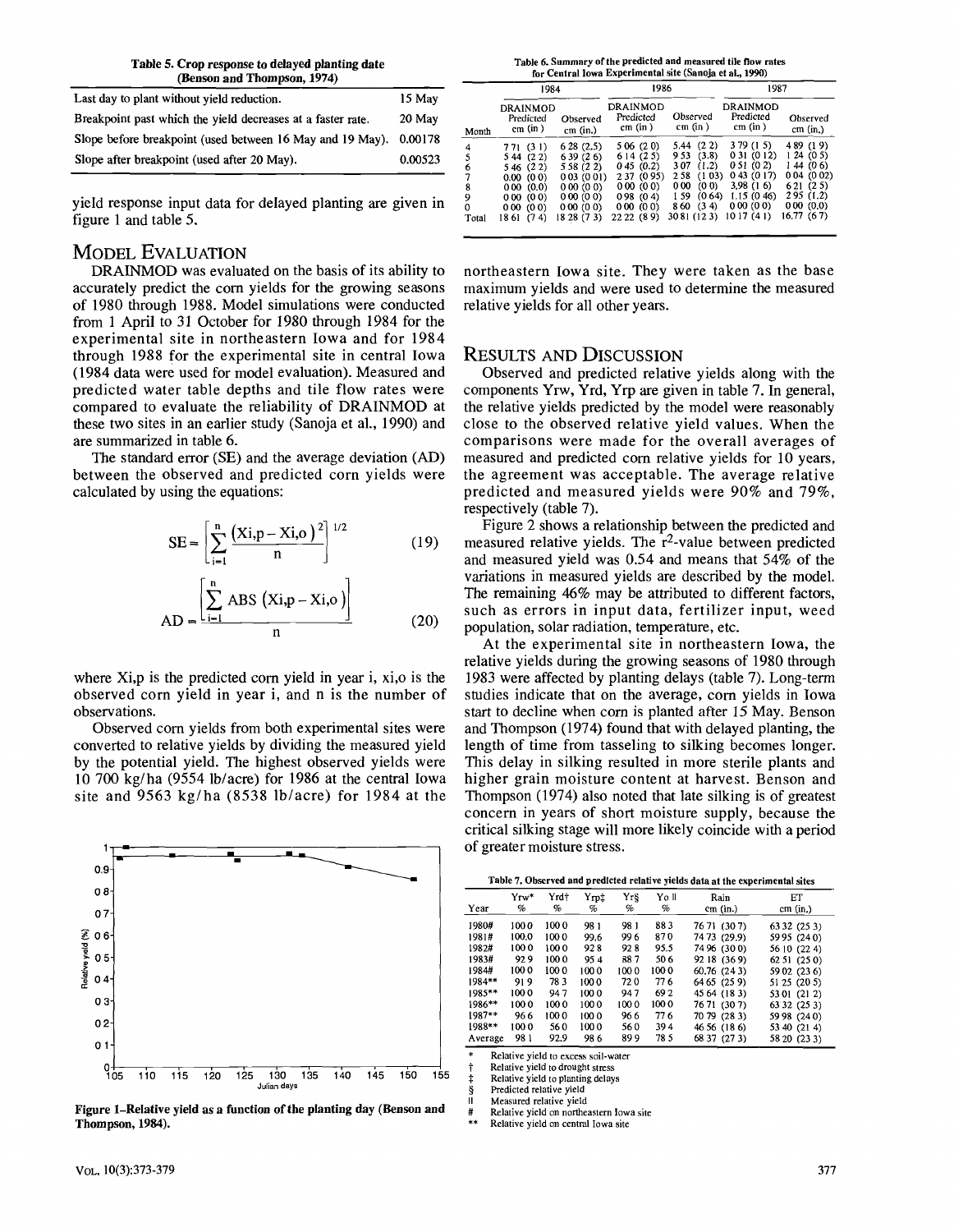

Figure 2-Relationship between the measured and predicted relative yield.

Stresses caused by deficient and excessive soil water conditions affected the yields in several years. Table 6 gives the monthly tile flow volumes (predicted and observed) for 1984, 1986, and 1987. This indicates that the model did a good job in simulating the hydrologic systems for central Iowa soils. Table 8 gives the  $SEW_{30}$ (an indicator of excessively wet days) and dry day values for various years at both locations.

The number of dry days (days during which ET is limited) can be a good indicator of the effects of drought stresses on crop yield. The model predicted the number of dry days to be 22, 34, and 41 for 1984, 1985, and 1988, respectively. Although 1985 and 1988 have similar rainfall during the growing season, the rainfall distribution in 1988 caused critical dry conditions for several months.

In 1985, corn yield was severely affected by moisture deficiency at the central Iowa location. There were 34 dry days in 1985 in the early part of the growing season (table 8). These dry conditions may have resulted in shallow root development, and nutrient stresses in the months of June and July. Nutrient stress is expected to happen during a drought because the upper part of the soil profile, where the fertilizer has been placed, is dry and out of the active root extraction zone. The yield response in DRAINMOD to soil-water deficiency does not take into account the reduction in yield caused by a shortage in soilwater from planting to emergence. As a consequence, the relative yield predicted by DRAINMOD will be higher, as was the case for the 1985 growing season (table 7).

Table 8. Predicted data on  $SEW_{30}$  and number of dry days for central and northeastern Iowa

|      |                 | Northeastern Iowa |                       | Central Iowa      |                  |                        |  |
|------|-----------------|-------------------|-----------------------|-------------------|------------------|------------------------|--|
| Year | Rain<br>cm (in) | Dry Days<br>days  | $SEW_{30}$<br>cm (in) | Rain<br>$cm$ (in) | Dry Days<br>days | $SEW_{30}$<br>cm (in)  |  |
| 1980 | 76 7 (30 7)     | 0                 | (00)<br>00            |                   |                  |                        |  |
| 1981 | 747 (299)       | $^{\circ}$        | 00<br>(00)            |                   |                  |                        |  |
| 1982 | 75 0 (30 0)     | 0                 | 45 (18)               |                   |                  |                        |  |
| 1983 | 91 1 (36 4)     | $\Omega$          | 142 0 (568)           |                   |                  |                        |  |
| 1984 | 60 8 (24 3)     | 0                 | 00<br>(00)            |                   |                  |                        |  |
| 1984 |                 |                   |                       | 69 7 (278)        | 22               | 2049 (820)             |  |
| 1985 |                 |                   |                       | 45 6 (182)        | 34               | 0 <sub>0</sub><br>(00) |  |
| 1986 |                 |                   |                       | 83 4 (33 4)       | 0                | 1096 (438)             |  |
| 1987 |                 |                   |                       | 69 3 (27 7)       | 14               | 86 6 (34.6)            |  |
| 1988 |                 |                   |                       | 46 6 (18 6)       | 41               | (00)<br>0              |  |

DRAINMOD predictions for 1988 for the central Iowa location show the drastic effect of soil-water deficiency on corn yield. For the years 1984 through 1988, 1988 had the greatest number of dry days (table 8). Corn was under stress during the period of tasseling, silking, and pollination, which are considered the most critical stages in corn development. Such stresses extend the silking period and increase the time required for pollination. The result is that, sometimes, all the pollen may be shed before the silk emerges. Also, DRAINMOD predictions for 1984 for the central Iowa location and for 1983 for the northeastern location show the effect of excessive wetness (SEW<sub>30</sub>) on corn yield where the predicted relative yields of 91.9% and 92.9% were obtained, respectively.

Mukhtar et al. (1990) found that corn yields were affected most when excess soil-water was present in the early growing stages of the crop. Excess moisture in the early vegetative stages may retard root development and create aeration-nutrition problems, making the plants more susceptible to drought stresses at later stages. The yields predicted by the model for the simulated period were in close agreement to the observed ones. Although final corn yields could be affected by several factors, the predictions were close to the observed values. Predicting crop yields is a complex system, but the results of this study indicate very strongly that DRAINMOD has the capability of simulating corn yields for the two locations in Iowa.

## SUMMARY AND CONCLUSIONS

The yield version of DRAINMOD was evaluated by comparing the predicted and measured relative yields for central and northeastern Iowa sites. Predicted corn yields were in close agreement with the measured yield values although for some years significant differences were observed.

The overall agreement between the observed and predicted relative yields was good, with a standard error of  $17.41\%$  and an average deviation of 12.99%. The  $r^2$ -value between the predicted and measured yields was 0.54 for the 10-year period. These results, along with those of Sanoja et al. (1990), suggest that DRAINMOD can be used with a degree of reliability for predicting corn yields of a given area if data on hydrologic and plant growth parameters are available.

#### **REFERENCES**

- Benson, G. O. and H. E. Thompson. 1974. Corn planting dates. Iowa Crop Ext. Serv. Pm5.
- Evans, R. O., R. W. Skaggs and R. E. Sneed. 1986. Crop susceptibility factors and stress day index to relate crop response to excessive and deficit soil and water. ASAE Paper No. 86-2053, St. Joseph, Mich.: ASAE.
- Hardjoamidjojo, S. and R. W. Skaggs. 1982. Corn yield response to excessive soil-water conditions. *Transactions of the ASAE*  25(4):922-927, 934.
- Hiler, E. A. and R. N. Clark. 1971. Stress day index to characterize effects of water stress on corn yields. *Transactions of the ASAE*  14(4):757-761.
- Kanwar, R. S., J. L. Baker and S. Mukhtar. 1988. Excessive soilwater effects at various stages of development on the growth and yield of corn. Transactions of the ASAE 31(1):133-141.